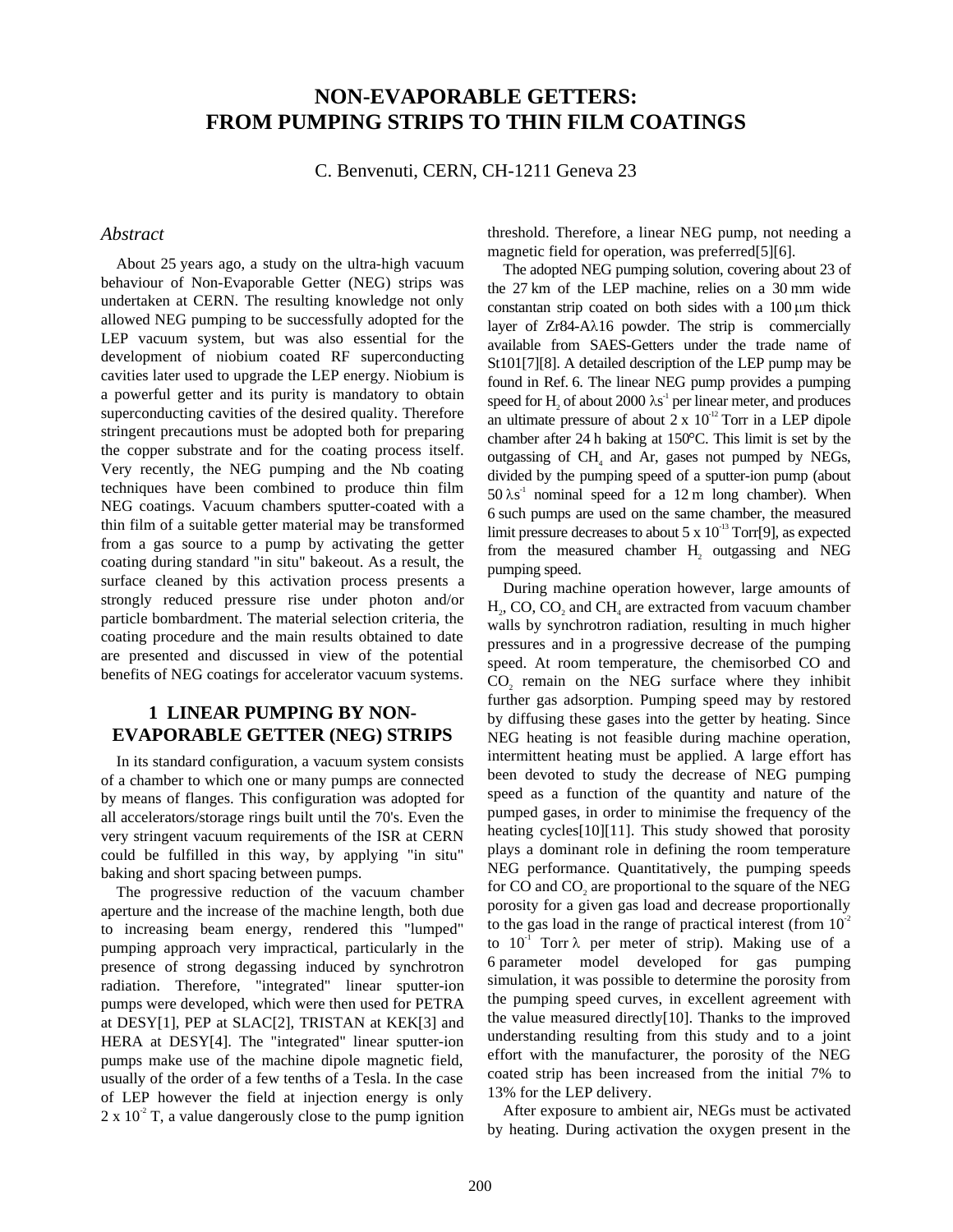surface passivation layer diffuses into the bulk and a clean, active surface is obtained. Activation of the St 101 NEG requires heating to 750°C for about ½ hour; in the case of LEP, this is done by passing a current of 90 A through the strip. Obviously, resistive heating requires electrical feedthroughs and imposes electrical insulation. This limits the amount of strip which can be installed in a given volume, and therefore the available pumping speed.

Use of another NEG strip (St 707, also produced by SAES[12]), which only requires heating to about 400°C, makes activation feasible during (stainless steel) vacuum system bakeout. The pumping characteristics of the St 707 NEG have been studied in view of its use according to this "passive" activation process[13]. The results indicate that pumping curves very similar to those of the St 101 may be obtained after heating at 350°C-400°C. By completely covering the inner surface of a vacuum chamber with St 707 strip ("total" NEG pump), pumping speeds larger than  $10^4 \lambda s^{-1}$  per linear meter may be obtained after 350°C bakeout, resulting in pressures lower than  $10^{-13}$  Torr[14]. Since the "total" NEG pump is modular, this result, obtained in a 3 m long stainless steel tube, may be extrapolated to vacuum systems of any length.

The evolution from the standard vacuum system configuration to the "total" NEG pump took about 20 years. Stimulated by the quest for larger pumping speeds and smaller pump dimensions, this evolution is characterised by a steady decrease of distance of the pump from the walls of the vacuum chamber. This approach results in more effective pumping, but does not reduce the gas load. A substantial decrease of degassing could be achieved if the pump is tightly joined to the walls, i.e. by coating the vacuum system with a NEG thin film to be passively activated during bakeout. This solution, if feasible, would represent the end point of the evolution described above.

# **2 NIOBIUM COATED RF SUPERCONDUCTING CAVITIES**

At the end of the 70s, a vigorous R&D activity was started at CERN, aimed at developing superconducting accelerating cavities required to upgrade the LEP energy after completion of LEP phase I. At that time the accelerating field was severely limited by cavity "quenching" due to the poor thermal conductivity, at liquid He temperatures, of the niobium used as the construction material. To overcome this inconvenience, a study was launched in 1980 to replace the traditional "bulk Nb" with a "Nb on Cu" approach, consisting of a copper cavity internally coated with a thin film of Nb. It was hoped that this approach would provide a higher stability against quenching, thanks to the higher thermal conductivity of copper, and also allow a substantial cost reduction[15].

The development of the Nb coating, done by sputtering, has been carried out in parallel with that of the NEG pump for LEP. The first successful coating of a single cell, 500 MHz cavity was done in 1983[16]. The

advantages hoped for were confirmed and some others unexpectedly discovered, such as higher quality factors  $Q_0$  at 4.2 K (about a factor 2) and insensitivity to the earths magnetic field (thus eliminating the need for shielding or compensation coils)[17]. In 1990, orders were placed for industrial production of Nb coated copper cavities of 352 MHz frequency. The specified performance was  $Q_0 \ge 4 \times 10^9$  at 4.2 K and 6 MV/m, i.e. higher than for "bulk Nb" cavities  $(Q_0 \ge 3 \times 10^9$  at 5 MV/m). The 256 cavities of this type installed in LEP are now working smoothly and their accelerating field will be progressively increased toward 7 MV/m. We do not intend to expand here on these widely publicised results[17][18] nor on the behaviour of these cavities during operation in LEP[19]. Rather, we will discuss some important aspects of the production of the Nb coatings and emphasise their strong mutual influence with NEG pumping.

A literature search carried out in 1980 on Nb coatings produced by sputtering found only five papers. The reported critical temperature of the Nb films was generally 8.5 K (bulk value 9.3 K)[20][21][22] and their Residual Resistivity Ratios (RRR) values were rather poor (lower than 3), indicating a very short electron mean free path due to a high impurity content, which must be lower than 1% to obtain coatings of a reasonable RF quality. The purity of the film depends on the rate of arrival on the sample of both Nb atoms (usually of the order of 1 monolayer per second) and gas molecules  $(\sim 1$  monolayer per second at 10<sup> $\circ$ </sup> Torr) which Nb, being a powerful getter, will trap. When a small sample is coated inside a large unbaked vessel an impurity level between 1% and 10% may be expected. These considerations led us to apply a bakeout prior to coating (ultimate pressure below  $10^9$  Torr) and to carefully minimise all possible gas sources. This implies in the first instance that the cavity is used as a discharge chamber. Although the cavity itself may act as a gas source initially, its outgassing is quickly eliminated as soon as a few monolayers of Nb have been deposited. Special care has also been devoted to the cavity surface cleaning and to the conditioning of the Nb cathode. Thanks to these precautions,  $T_c$  values higher than 9.3 were regularly obtained together with RRR values up to 80. Even higher values were obtained in other laboratories[23] using this same strategy.

Although it was later discovered that such high RRR values are of no practical interest for superconducting cavities (they are even detrimental because the BCS surface resistance displays a broad minimum for RRR  $\approx$  10)[24] they could be extremely useful in other fields such as the production of Josephson junctions, where RRR values of about 4 are still currently obtained in spite of coating procedures optimised to produce the highest possible value[25].

Niobium coated copper is an interesting example of a "composite" solution in which copper is the structural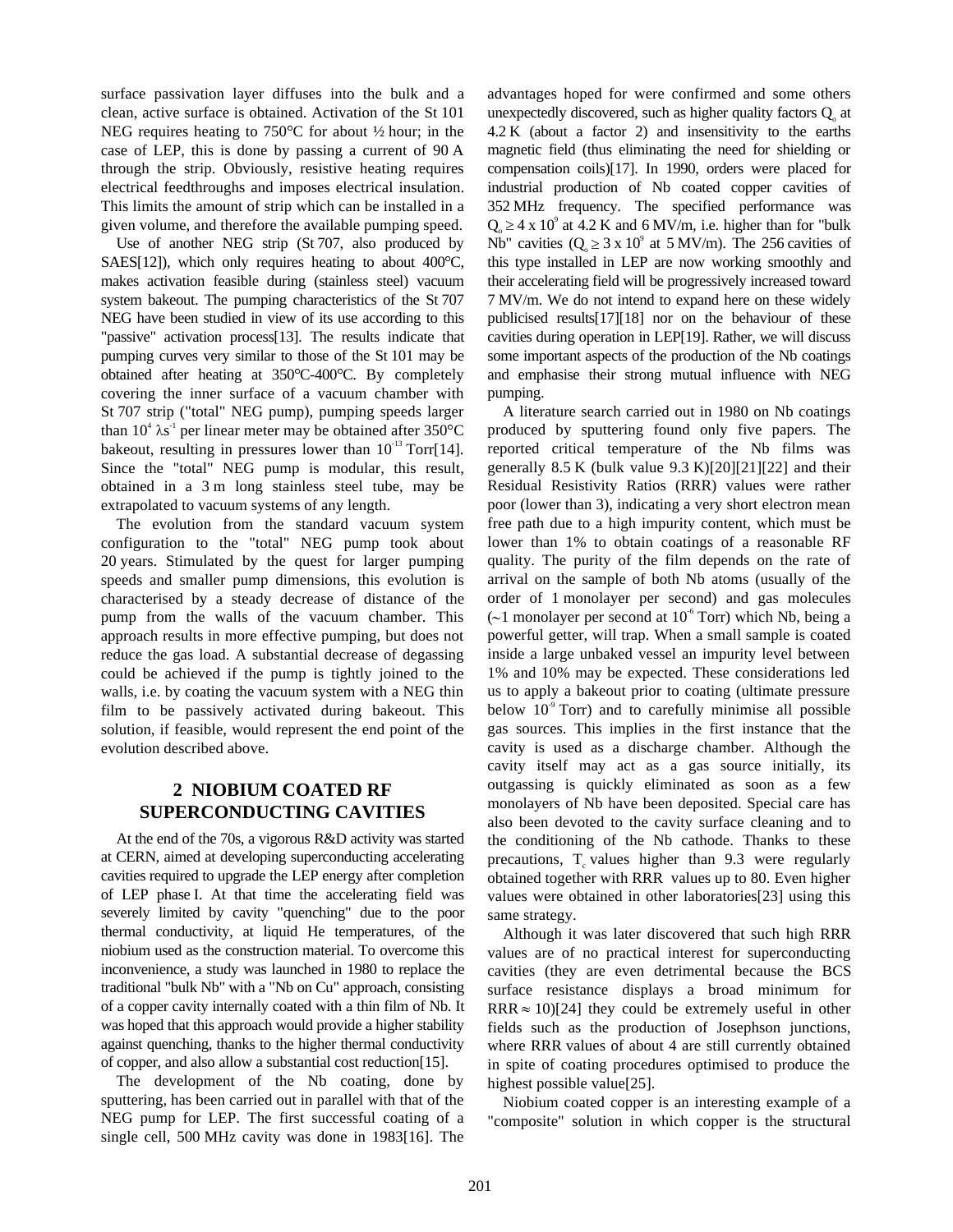material and niobium the functional material. Composites are a growing issue in modern material science. Role splitting allows performances out of the reach of monolithic materials to be obtained. In the present case only the structural improvement has been exploited since the superconducting material is still niobium. However, the way is open for coatings possibly providing a superior superconducting behaviour to further improve cavity performance.

The development of Nb coated Cu cavities has produced, as a by-product, the competence required to design sputtering configurations adapted to any substrate geometry and the capability of producing high purity getter coatings. Furthermore, it represents a successful example of composite solution.

These are the basic ingredients which were needed before NEG coatings could be dreamed of.

## **3 THIN FILM NEG COATINGS**

A thin film coating, to be passively activated during vacuum baking, would provide reduced degassing and surface pumping without requiring any additional space. Passive activation obviously implies a "bakeout compatible" activation temperature, i.e. a large oxygen diffusivity to dissolve the surface passivation layer at low temperature. Furthermore, the selected material should also provide a high solubility limit for this gas in order to accommodate its accumulation due to many activation/air venting cycles, a high reactivity for the main gases to be pumped  $(H_2, CO,$  $CO<sub>2</sub>$ ) and high capacity and low dissociation pressure for  $H<sub>2</sub>$ .

Many elements provide good gettering properties, but only those of the IV B column of the Periodic Table fulfil all these requirements, particularly the most restrictive one of the high solubility limit, which only for these elements exceeds 10%. Therefore, Ti, Zr, Hf and some of their binary combinations have been taken as an obvious starting point for an experimental study initiated at the end of 1995 [26][27].

Coatings have been produced by sputtering (magnetron configuration), which is simple and applicable to a wide range of materials, for which it preserves the stoichiometry. Sputtering has allowed alloys/compounds to be produced (and also metastable or amorphous alloys which could not be obtained otherwise) by using composite cathodes, prepared by intertwisting wires of elemental composition readily available on the market.

During NEG activation under UHV conditions, the oxygen surface content is progressively reduced and surface pumping sets in. Activation is completed when the oxygen surface content reaches a minimum and the pumping speed its maximum value. Therefore both surface elemental analysis and pumping speed measurements are appropriate means to monitor the activation process. Another possible way consists in measuring surface outgassing induced by electron bombardment (Electron Stimulated Desorption, ESD) which decreases with decreasing gas surface coverage. Auger spectroscopy, ESD and pumping speed measurements have all been used to characterize the coated samples and the information obtained from these three different methods was found to be mutually consistent[26][27]. An independent, complementary evaluation may be obtained by measuring the dependence of the ultimate pressure on baking temperature in a system where a large coated surface is pumped with a known and low pumping speed. By combining gas injection and Monte Carlo simulation, this system also allows molecular sticking coefficients to be determined[28].

Among the coatings of pure Ti, Zr, Hf and their equiatomic combinations, the lowest activation temperature was found for TiZr. A subsequent variation of Ti and Zr content did not result in any further reduction of activation temperature, therefore the equiatomic TiZr alloy has been fully characterized with the following results[26][27].

The ESD measurements obtained from coated stainless steel chambers after 2 h heating at different temperatures are shown in Fig. 1[26]. For elemental coatings no degassing variation is noticeable up to 200°C, while TiZr displays an activation onset at 150°C and is fully activated at 300°C.



Fig. 1: Total pressure increase induced by electron bombardment of stainless steel, uncoated or coated with Ti, Zr, Hf, and equiatomic TiZr.

The measurements are carried out at 20°C after sample heating for 2 h at the indicated temperature without intermediate air venting. Electron energy 500 eV, electron current 1 mA.

The effective desorption yields of the various gases for a TiZr coated chamber are shown as a function of the heating temperature in Fig. 2. Note that for  $H<sub>2</sub>$ , CO and  $CO<sub>2</sub>$  the measured values result from the competing effects of degassing and surface pumping, and consequently the observed decrease depends on the adopted experimental apparatus (for more details see ref. 26). Methane on the contrary is not pumped by getters, therefore its degassing decrease provides absolute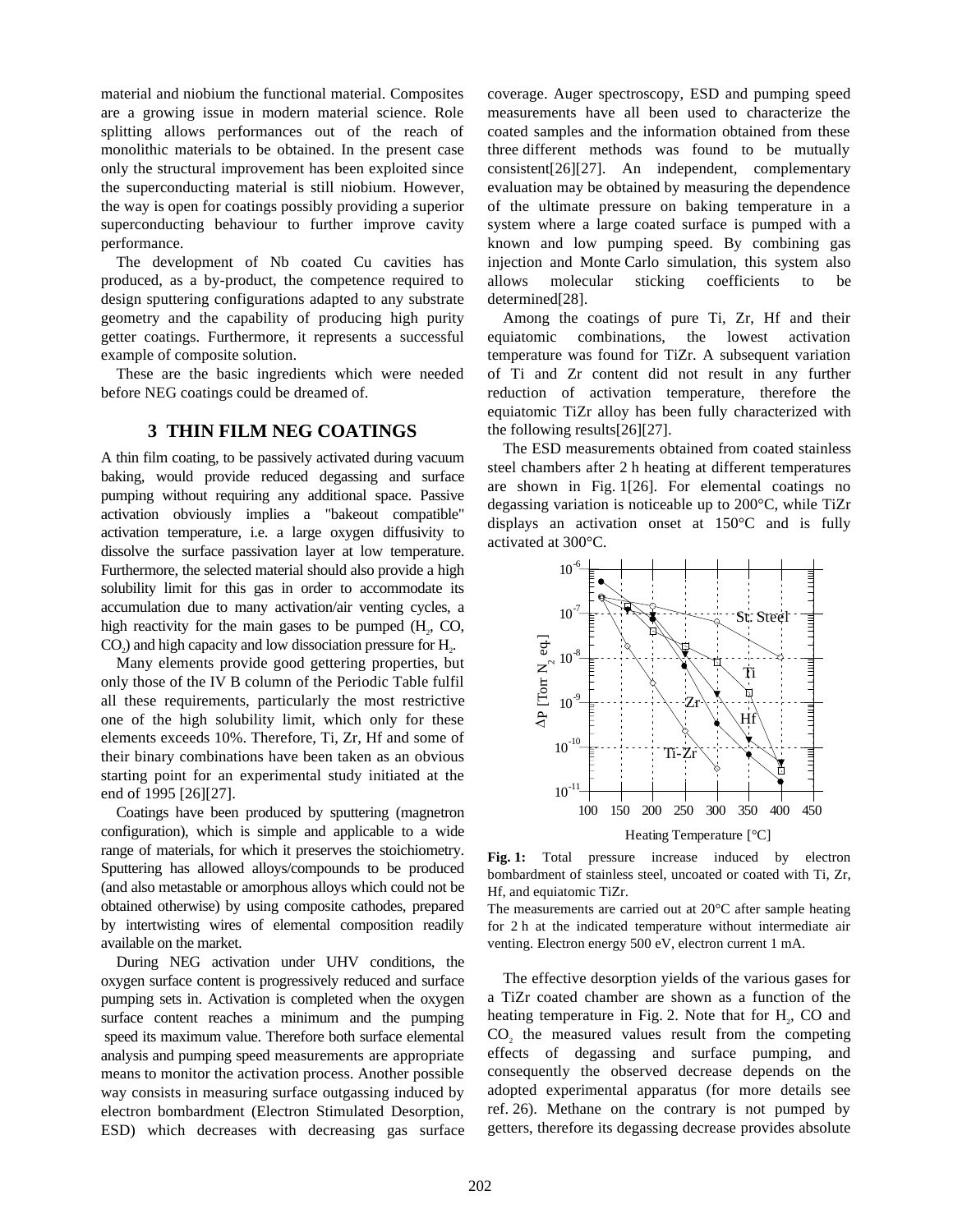information on the progressive surface cleaning. Pumping speed measurements carried out on the same apparatus by gas injection indicate that  $H_2$  pumping becomes appreciable after 250°C heating, while for CO pumping starts already after heating at 200°C. Extending the heating time from 2 h to 24 h roughly corresponds to increasing the 2 h heating temperature by  $50^{\circ}C[26]$ . Finally, ESD measurements indicate only marginal changes when applying up to 5 activation/air venting cycles[26].



**Fig. 2:** Effective desorption yield of  $H_2$ , CH<sub>4</sub>, CO, CO<sub>2</sub> for an equiatomic TiZr coating. Experimental conditions as described for Fig. 1.

Very recently (December 1997) a substantial decrease of activation temperature has been obtained by adding a vanadium wire to the Ti and Zr wires previously used for the cathode. The results obtained by ESD for TiZr and TiZrV are compared in Fig. 3[28], showing that the addition of vanadium shifts activation to a temperature about 50°C lower. This decrease is observable for all degassing products  $(H_2, CO, CO_2, CH_4)[28].$ 

The decrease of activation temperature obtained by adding V is also visible in Fig. 4, where the ultimate pressures obtained after baking coated stainless steel tubes at various temperatures are compared, and in Fig. 5, where the comparison is extended to sticking coefficients for H<sub>2</sub> obtained by gas injection and Monte Carlo simulation.

The emerging global picture indicates that TiZrV is practically fully activated after 24 h baking at 200°C. This coating is quite robust with respect to repeated activation/air venting cycles (5 such cycles are possible at practically constant performance).

Last but not least, secondary electron yield measurements indicate that both fully activated TiZr and TiZrV present a peak value of about 1.1 and that subsequent saturation by exposure to  $CO$ ,  $CO<sub>2</sub>$  and  $H<sub>2</sub>O$  does not increase this value by more than 10%[29].



**Fig. 3:** Comparison of ESD measurements for stainless steel, TiZr and TiZrV coatings. Experimental conditions as described for Fig. 1.



**Fig. 4:** Ultimate pressures obtained after 24 h baking cycles, without intermediate air venting, on chambers coated with TiZr



**Fig. 5:** Variation of the H<sub>2</sub> sticking coefficient for TiZr and TiZrV coated chambers as a function of baking (24 h) temperature. Data obtained by gas injection and Monte Carlo simulation.